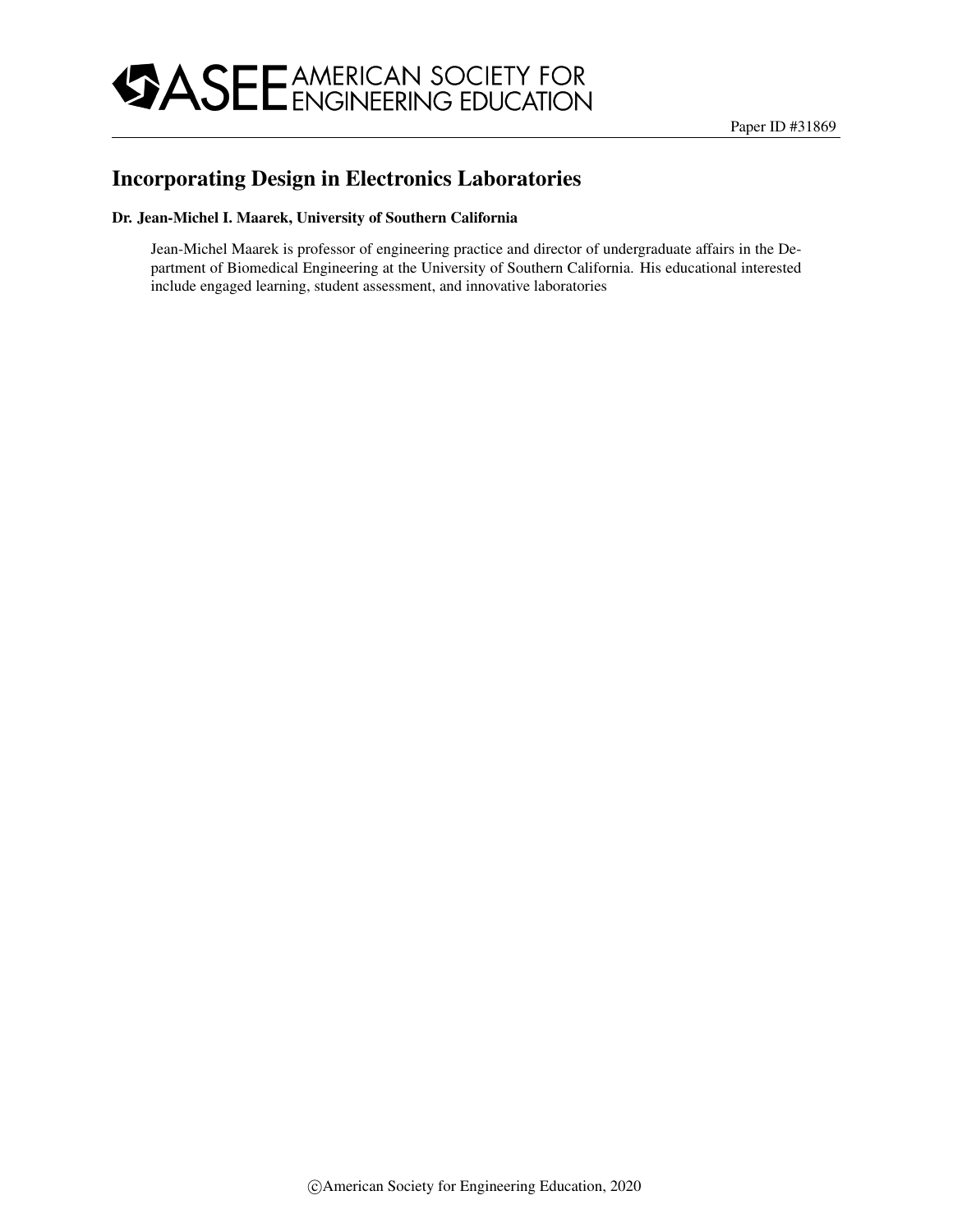# Incorporating Design in Electronics Laboratories

### **Introduction and background:**

Engineering courses often comprise a laboratory section but there is little consensus about the learning objectives of the laboratories and the best didactic approaches to adopt to reach these objectives [1]. Desirable learning objectives include developing the students ability to design a system to satisfy requirements and demonstrating independent thought and creativity in real-world problem solving [1]. Yet, out of tradition, or to propose experiments that work in the hands of most students, instructors often use laboratory assignments that are essentially of the "cook-book" type with well-defined experiments, pre-determined setups and instruments to use for the measurements, and predictable results which can be obtained by simply applying the theory discussed in class. "Cook-book" approaches to laboratory experimentation in the sciences have been shown to produce no learning benefits and fail to help students develop creativity or an increased interest for the field [2]. Alternative formats to the "cookbook" laboratories have been proposed which emphasize guided inquiry. In this format, students work in groups to ask questions, propose experiments to address these questions and perform multi-week experimental investigations [2]. Open-ended experiments in environmental engineering laboratories were found to improve the students' understanding of subject matter concepts and their ability to design and conduct experiments [3]. Inquiry-based laboratory experiments were applied to a mechanical engineering course by asking students questions to answer through the experiments, requiring them to plan experiments to obtain the data necessary to answer their questions, perform the experiments they had planned and explain their results in relation to theoretical considerations and measurement errors [4]. Surveyed students found that the inquiry-based laboratory experiments provided a sufficiently challenging learning experience which they preferred to the traditional "cook-book" laboratories. In this context, we describe the implementation of design-focused laboratories in a medical electronics course and the students feedback gathered at the completion of the course.

### **Methods:**

Design-focused laboratories were implemented in the "Medical Electronics" course offered at our institution to undergraduate students in Biomedical Engineering. The semester-long course is required for all students pursuing the BS degree in Biomedical Engineering, and has an enrollment of about 40 students divided between juniors and seniors. The course exposes students to fundamental analog electronic components and circuits found in most biomedical instruments, including medical transducers, pn and Zener diodes, operational amplifiers, instrumentation amplifiers, bipolar junction transistors, voltage dividers, and Wheatstone bridges. Applications of these components and circuits to common electronic functions, including sensing, amplification, filtering, dc power generation, and electronic switches are concurrently studied. Students attend two 80 min classroom sessions and one 3 hour laboratory every week. Two laboratories are held each week with approximately half of the enrolled students attending each laboratory. Prior to this course, all students took a standard "electrical circuits" course with laboratory.

The classroom sessions are organized in the "flipped classroom" format, with the learning material distributed through short narrated video presentations posted on the learning management system and supplemented with textbook readings. In the classroom, a short review of the content driven by students' questions is followed by group exercises in which the students work on problem sheets, with assistance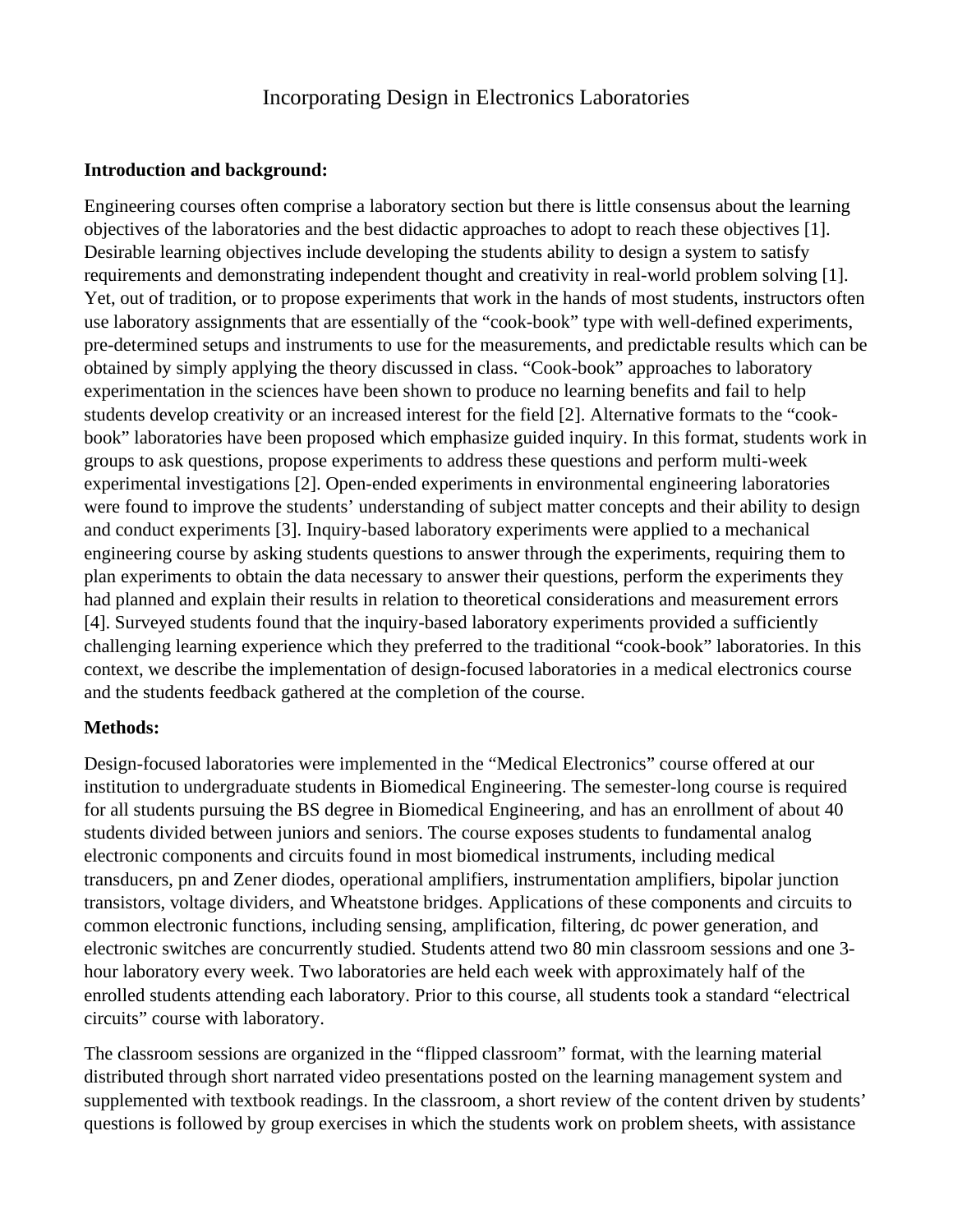from the instructor and the teaching assistant. With this format, the students are accustomed to preparing for class and learning the material in advance of the classroom activities.

The laboratory schedule (table 1) comprises four self-contained introductory laboratories in which students learn the use of the electronic test instruments available in the teaching laboratory (computerbased Virtualbench device, National Instruments) and of a circuit simulation software (Multisim v. 14, National Instruments). The students also practice with the format of the design-focused laboratories. In one laboratory, students investigate the measurement of the characteristic current-voltage curve of several types of pn-diodes and LEDs. A second laboratory is for students to design, implement, and test a linear DC power supply.

Thereafter, the students work on two multi-week projects: a 4-week project in which they design a dualsupply electrocardiogram (ECG) amplifier with microcontroller measurement of the cardiac activity and a second 4-week project in which they develop a single-supply electromyogram amplifier system coupled with actuation of light and sound indicators controlled by the intensity of the muscle activity.

| Lab 1: Virtualbench instrumentation - electronic measurements - basic op-amp circuits |  |  |
|---------------------------------------------------------------------------------------|--|--|
| Lab 2: diode characteristics (students develop procedures)                            |  |  |
| Lab 3: Multisim circuit simulator – comparison between virtual and real circuits      |  |  |
| Lab 4: Linear regulated power supply (students develop and validate design)           |  |  |
| Project 1: Dual-supply ECG amplifier with heart beat counter and signal digitization  |  |  |
| Part 1: Instrumentation pre-amplifier – baseline wandering suppression                |  |  |
| Part 2: Gain amplifier - Peak detector - QRS detector                                 |  |  |
| Part 3: Arduino programming - heart beat counter                                      |  |  |
| Part 4: Arduino ECG sampling and transfer to computer                                 |  |  |
| Project 2: Single-supply Electromyograph-controlled actuation                         |  |  |
| Part 1: single-supply instrumentation pre-amp - reference voltage                     |  |  |
| Part 2: Active high-pass and low-pass filters                                         |  |  |
| Part 3: Gain amplifier - precision rectifier (absolute value circuit)                 |  |  |
| Part 4: Arduino EMG sampling – actuation: light + sound controlled by muscle activity |  |  |

Table 1: schedule of laboratories and projects

The preparation for the laboratories comprises a series of questions the students answer to develop a plan for the experimental procedures and for the measurements they will do in the laboratory (table 2). To devise answers to the questions, the students refer to the data sheets of the components they will use in the laboratory. The students also prepare schematics of the circuits they will implement and simulate the measurements they will carry out to verify that these measurements will provide answers to the questions of the assignments. Most important is that the students are not told what circuit to use or how to assemble it, what they should measure, or the range of voltages and currents they should use.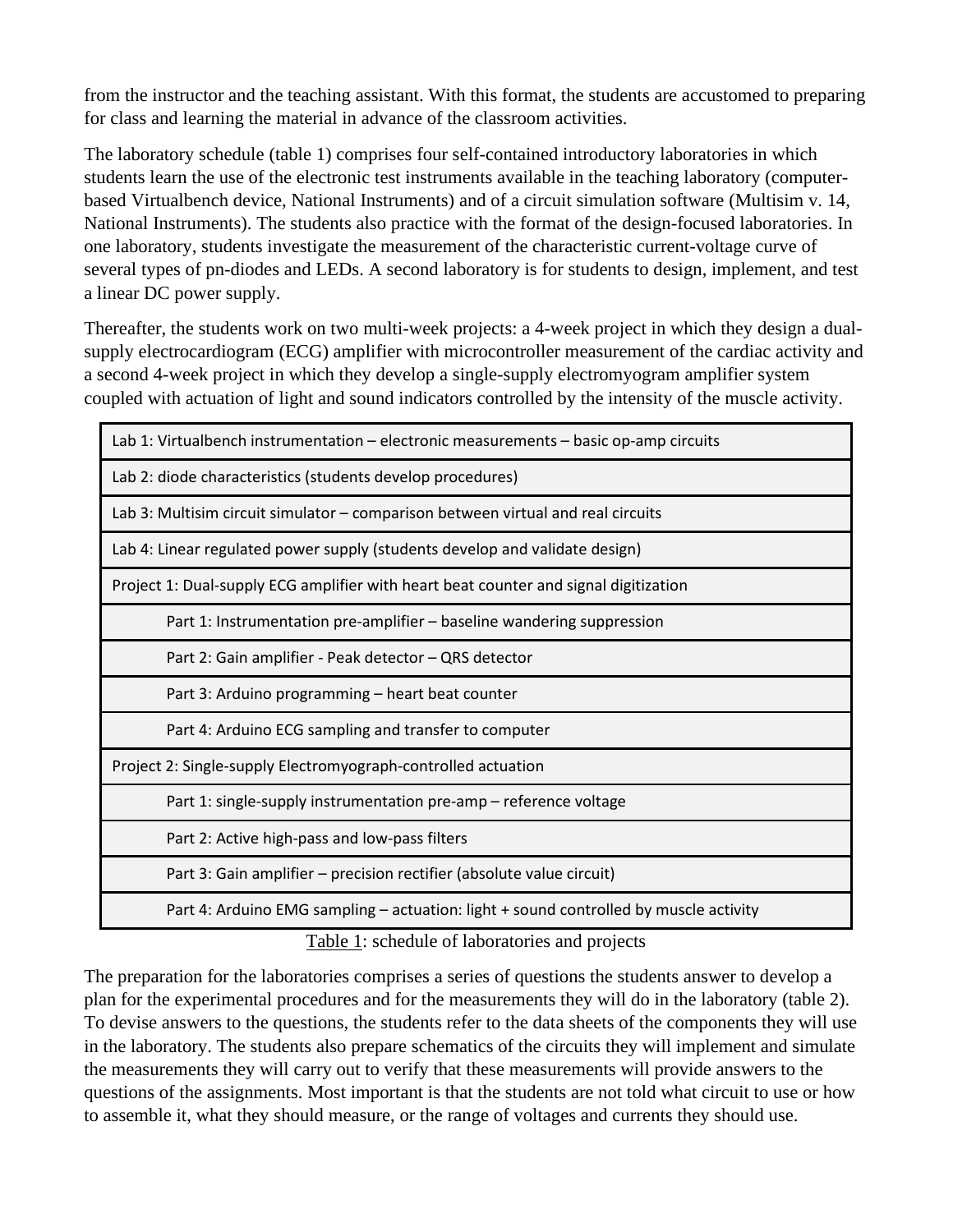- How can you determine quantitatively the shape of the characteristic curve of a forward-biased diode?
- How do you construct a laboratory experiment that will allow you to make this determination and measure the characteristic curve? What will you vary? Over what range? What will you measure? What instruments will you use for your observations?
- What differences do you expect if you were to measure the characteristics of a small signal diode (1N914), a power rectifier diode (1N4001), a red LED, and a blue LED (for instance C503B-BCN-CVZ0461)? (You will need to study the data sheets for these devices to address this question.) What would you change in your experimental approach depending on the device you are studying?

Table 2: Sample questions for preparation of the diode characteristics laboratory

A similar approach is used for the multi-week projects, which are divided into weekly design tasks (table 1, figure 1). Working in pairs, the students prepare for the design assignment by reading through materials made for professional engineers including application notes and component data sheets. The students answer the preparatory questions provided in the assignment to select a circuit design, characteristics functional values (gains, critical frequencies) and matching component values (resistors, capacitors). The students also develop a circuit diagram with the circuit simulator and test the design to verify that the desired functional characteristics are achieved. When relevant, they also develop the microcontroller program to measure the relevant data and generate the correct control signals. The students summarize their preparatory investigations in a design report (one report per student pair) which is turned in before the lab such that the instructor and teaching assistants can identify misconceptions or design errors before the laboratory.



Figure 1: Block diagram of electromyography system with weekly design tasks that the students complete to design, implement and test for the second project.

On the day of the laboratory, we have a short  $(\sim 30 \text{ min})$  discussion with the students to review how they addressed the preparatory questions and to discuss their circuit designs. Thereafter, the students work in pairs to develop and test their circuits while the instructor and teaching assistants work around the room to help the student pairs whose progress is slowed by wiring or measurement errors.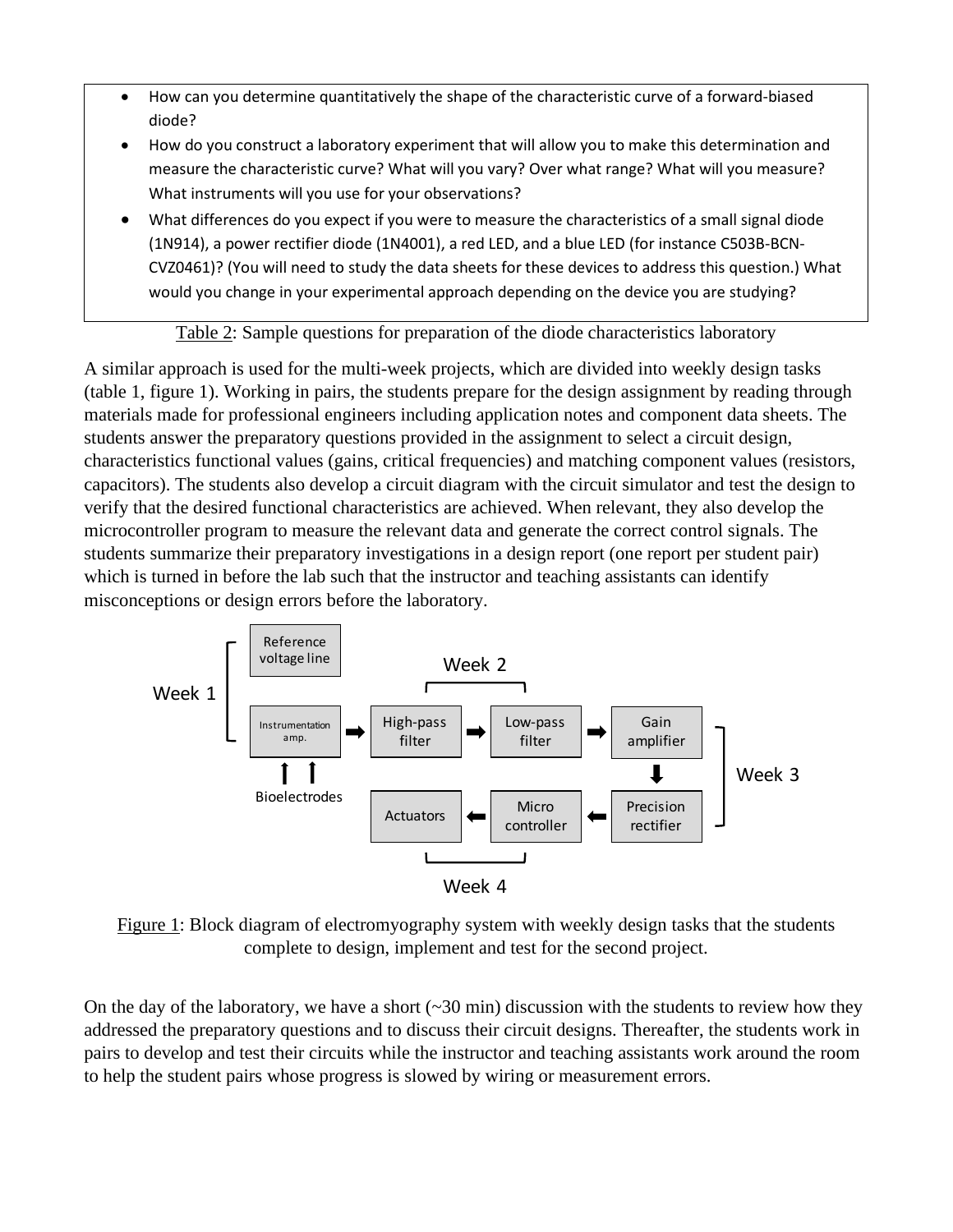The students summarize their observations and data measurements in a report they complete each week after the laboratory session. We encourage them to reflect on what they learned by completing the laboratory and what they would improve if they had to do a similar design for a different goal.

Grading of the laboratory work emphasized the importance of the preparation and preliminary report (50% of laboratory grade) in comparison with the post-lab report (30%). Questions asked of the students at the end of each laboratory to check their involvement in the laboratory counted for 20% of the laboratory grade.

To assess the students response to the design-focused laboratory format, an anonymous survey was prepared using the Qualtrics software which was administered to the students in the last few weeks of the semester (table 3). The survey comprised 12 rating questions answered on a 1-5 Likert scale, 4 comment fields for free-response feedback, and two quantitative questions to evaluate the amount of time the students needed to complete the weekly preparation and post-laboratory report. The students answered the survey question on a voluntary basis. The response rate was 85%.

| Rate the level of challenge of the laboratory experiments?                                                                  |
|-----------------------------------------------------------------------------------------------------------------------------|
| Prelab questions and readings help you prepare sufficiently for the labs?                                                   |
| Relying on professional documents enhanced the laboratory experience?                                                       |
| Was it helpful to use Multisim to design and test your circuits?                                                            |
| Did the Initial discussions help understand assignment?                                                                     |
| Was it helpful to develop procedures with partner?                                                                          |
| Were you sufficiently prepared by prior experience for this lab structure?                                                  |
| Did you gain sufficient experience to attempt other designs on your own?                                                    |
| Compare the approach of these laboratories to traditional "follow-the-steps"<br>laboratories in terms of hands-on learning? |

Table 3: Principal survey questions used to assess the students' perceptions of the laboratories

# **Results:**

Most student pairs successfully completed the laboratories and multi-week projects in the available time. The preparatory report grades initially decreased to a minimum of  $\sim$ 70% as the students adapted to the expectations of the preparatory report and gradually increased back to  $\sim$  90% as the students became used to the laboratory format (figure 2).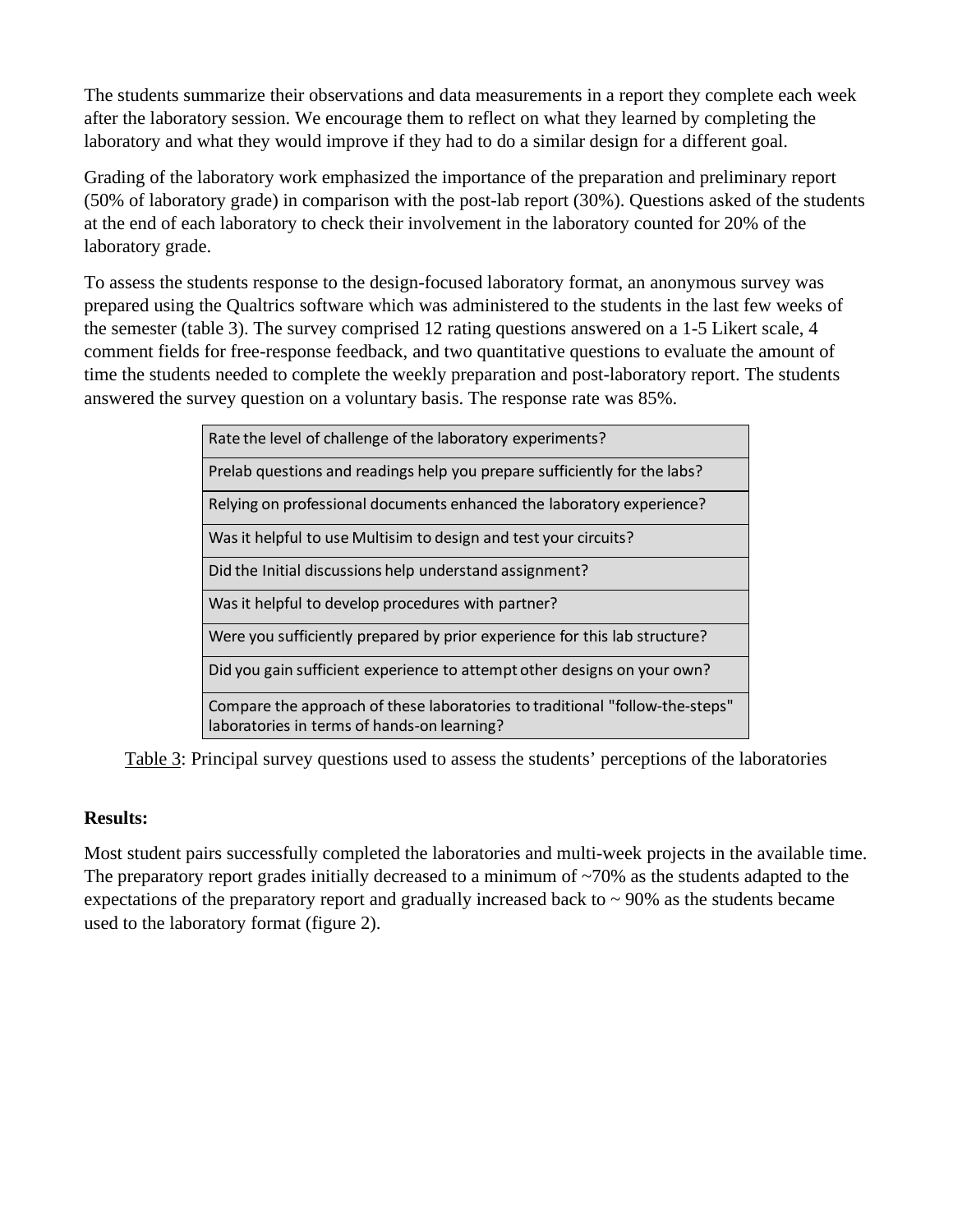

Figure 2: Mean grades for the preparatory reports. Error bars represent the standard deviations in all graphs (preparation for laboratory 8 was not graded).

Five survey questions addressed the level of challenge presented by the format of the design laboratories (figure 3). In general, the students found the format of the laboratories challenging and indicated that their previous laboratory experiences had only moderately prepared them for the design-focused format. The progression of the difficulty of the experiments was found to be adequate. The students reported spending on average 4.6 hours to prepare for the laboratory experiments and about 4 hours on the laboratory reports, with substantial variability among students.



Figure 3: Survey responses related to the level of challenge of the laboratory format.

Four survey questions focused on the preparation for the laboratory experiments completed outside of class and at the beginning of the laboratory period (figure 4). Students found the readings and questions of the laboratory handout moderately helpful for preparing for the experimentations. They appreciated working on the preparation with a partner and found the initial group discussions beneficial even though the ideas presented by other students were judged to be of moderate usefulness.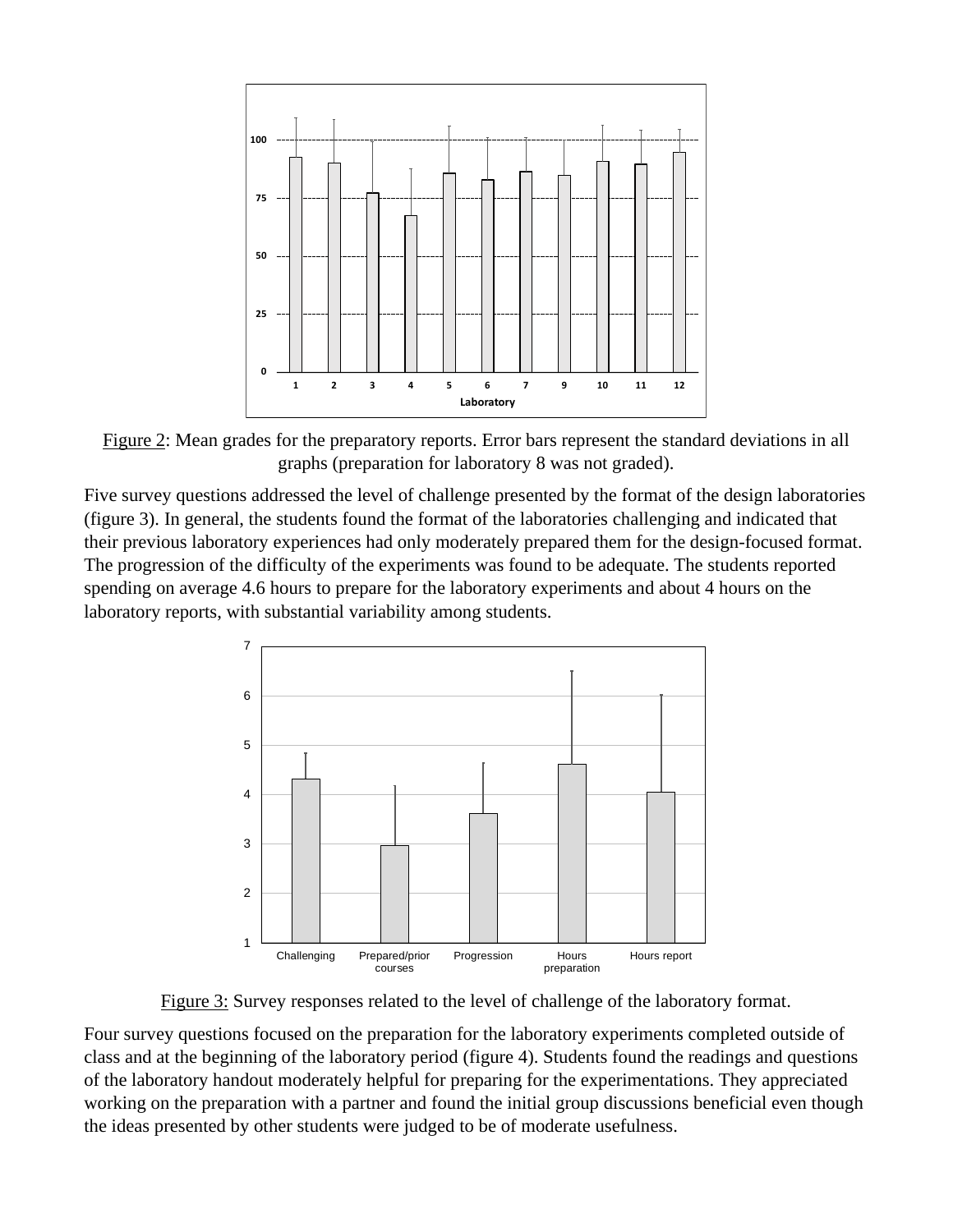

Figure 4: Survey responses related to the level of challenge of the laboratory format.

Using professional documentation to prepare for the labs was rated useful  $(4.1\pm0.8)$  as was the use of the circuit simulator  $(3.8\pm1.1)$ . Overall, the students found the design-focused laboratories to be a beneficial learning experience, which was more useful than traditional laboratories in terms of hands-on learning (figure 5). They reported a moderate level of confidence in designing other electronic circuits on their own after these laboratories.



Figure 5: Survey responses related to the overall benefits of the design-focused laboratories

Free-hand comments indicated that the students found the laboratories very challenging initially but eventually became used to the format (table 4). They reflected the students' sentiments that the laboratories lead them to think critically about their work and made them think like engineers.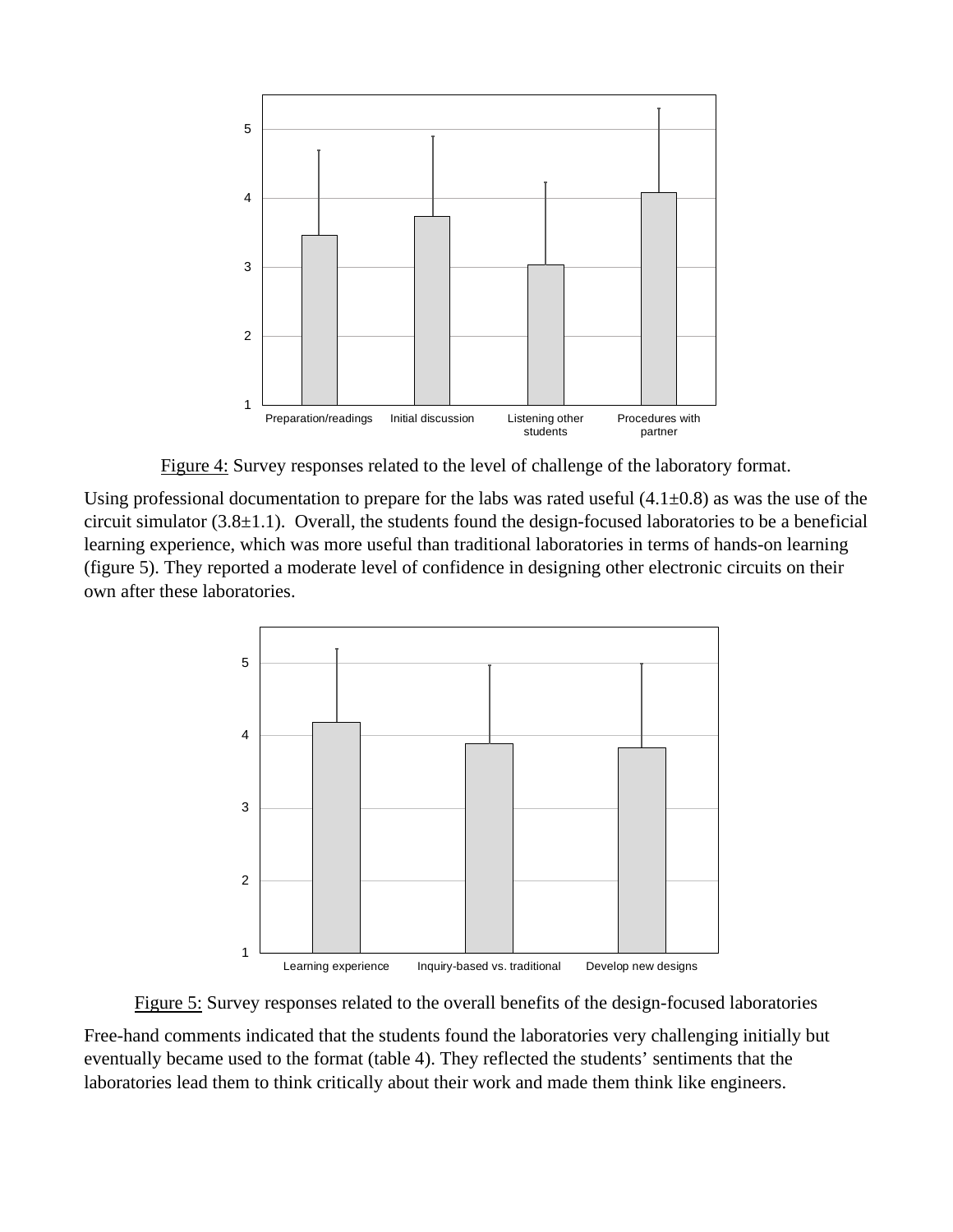| Challenge                       | I felt challenged towards the beginning of the semester. However, as the semester<br>$\bullet$<br>progressed, we built a foundation for future lab assignments and could rely on what we<br>were learning in lecture and lab to complete the assignments successfully (and more<br>easily).<br>Designing the circuits in the beginning was extremely difficult as not enough guidance<br>was given. However, by the end of the semester I did learn how to do it and feel as<br>though I've learned a good amount<br>It could be difficult to debug the circuit when everyone had different circuits. However,<br>٠<br>this enhanced the learning process<br>Overall, this lab was quite challenging, but I do feel that I grew by leaps and bounds in my<br>$\bullet$<br>knowledge of circuitry                                                                                                                                                                                   |
|---------------------------------|------------------------------------------------------------------------------------------------------------------------------------------------------------------------------------------------------------------------------------------------------------------------------------------------------------------------------------------------------------------------------------------------------------------------------------------------------------------------------------------------------------------------------------------------------------------------------------------------------------------------------------------------------------------------------------------------------------------------------------------------------------------------------------------------------------------------------------------------------------------------------------------------------------------------------------------------------------------------------------|
| Preparation                     | I enjoyed having to come up with the procedure ahead of lab. It allowed us to focus on<br>$\bullet$<br>learning outside of class and practicing/debugging inside of class, much like the flipped-<br>classroom lecture approach<br>Very challenging but challenges us to think more like an engineer<br>٠<br>I think coming up with our own experimental design and procedure allowed us to better<br>$\bullet$<br>understand what we are actually doing in lab                                                                                                                                                                                                                                                                                                                                                                                                                                                                                                                    |
| traditional labs<br>Compared to | I liked the way lab was set up, it helped to learn a lot more about the different circuits<br>$\bullet$<br>and topics<br>Was much more work intensive than previous lab sections, but ultimately more valuable<br>to understanding<br>The class prepares us to think in this fashion. As long as you keep up with the course<br>material, you are prepared for this lab structure<br>This is the most "hands-off" lab I've been in, which I've enjoyed  most classes do not<br>allow students to problem-solve and think critically about laboratory assignments                                                                                                                                                                                                                                                                                                                                                                                                                   |
| Discussion:<br>workload.        | Table 4: Selected student comments about the design-focused laboratories<br>Design-focused laboratories and projects increase the emphasis placed on the students preparation<br>before laboratories as shown by the amount of time reported by the students for preparation and for post-<br>lab reporting. In such conditions, it is essential that the grading system reflects the amount of effort and<br>ingenuity required by each exercise. We used 50% of the total for the preparation and 30% for the<br>reporting. Other comparable proportions could be used depending on the anticipated effort demanded by<br>each exercise. We also asked the students to prepare the preparatory report and post-lab report with the<br>partner with whom they worked in the laboratory room to encourage collaboration and reduce the                                                                                                                                             |
|                                 | Design-focused laboratories place increase demand for time and effort on the teaching assistants who<br>review the preparation reports submitted by the students and supervise the students during the laboratory<br>experimentation. For our laboratories, the students submitted their reports electronically 48 hours before<br>the experimental sessions to give time to the teaching assistants to review the students' designs and<br>calculations, identify common errors and provide feedback to the students before the experimental<br>sessions. Different student pairs submit different designs, both correct and incorrect designs, that the<br>teaching assistants must assess for correctness before the laboratories while allowing for differences in<br>parameter values and circuit configurations. The teaching assistants are required to complete all the<br>laboratories and projects before the students so they have one validated design in mind and can |

# **Discussion:**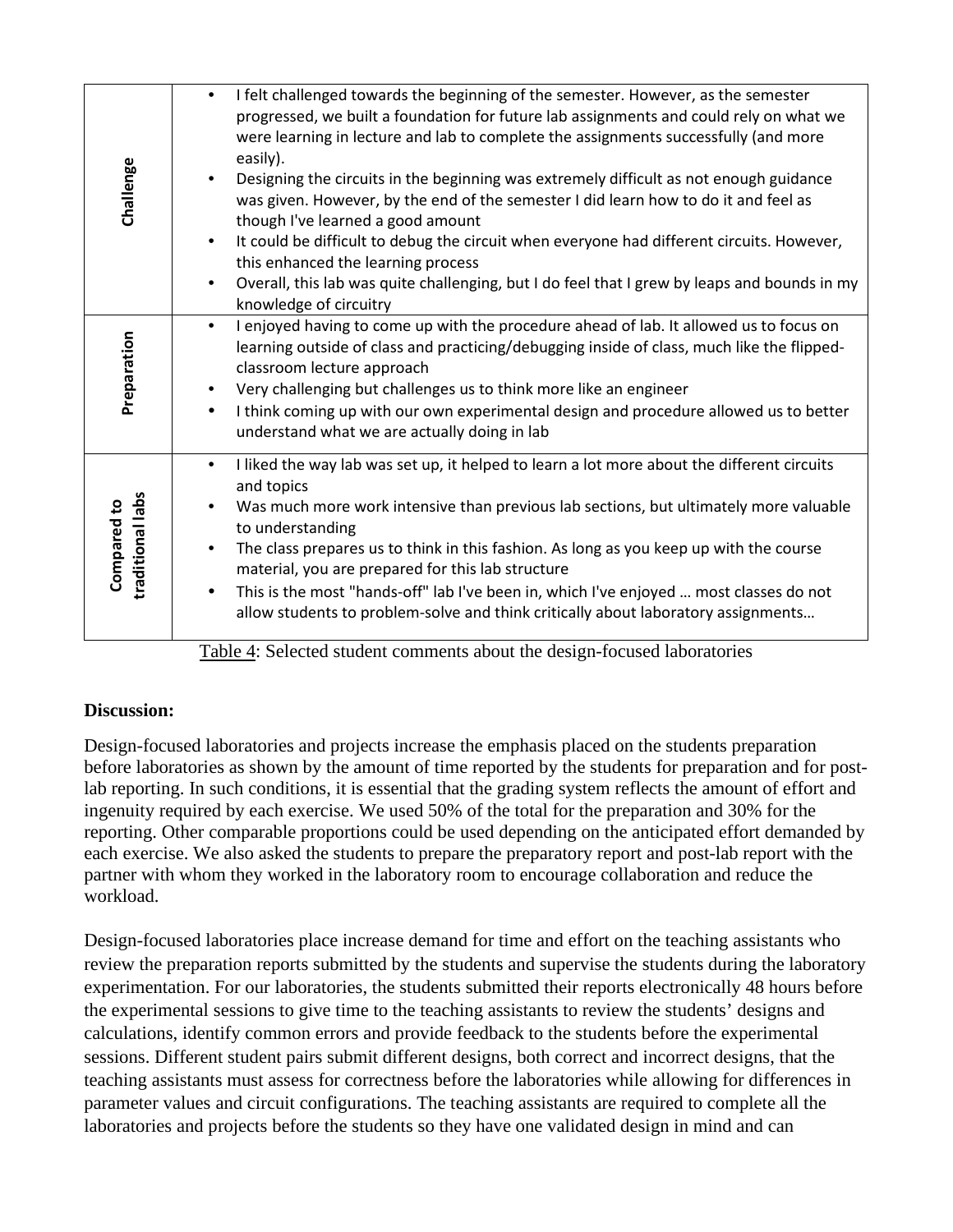anticipate common errors in the students measurements and validation tests. When possible, we try to the same teaching assistants for more than one offering of the course so they can be more experienced with the assignments and with the format of the laboratory. In most cases, the primary instructor attends all the laboratories and moderates the initial discussion with the students. The importance of properly training the teaching assistants for open-ended active learning laboratories has been described in the context of science laboratories that use the inquiry-based format [5], [6]. Similar practices must be extended to design-focused laboratories to optimize the students and teaching assistants experiences.

Two four-week projects comprised the majority of the laboratory sessions. To help the students navigate through the projects, specific portions of the overall design and well-defined goals were assigned to each week's work. Laboratory projects that extend over several weeks enable students to work on more complex and more realistic engineering problems that combine multiple aspects of the course subject matter [2], [3]. The student comments in our survey reflected this positive feature of the multi-week projects. With this structure, it is however more difficult to revisit in a laboratory exercise each course topic covered in the classroom. Before adopting such a structure, instructors must decide what role the laboratory have in their courses, and in particular, if relation between the course theory and the laboratory practice is essential [1]. It may not be possible to address all the course topics in the projects.

Students initially had difficulty with the format of the design-focused laboratories as indicated by the preparation grades (figure 2) and the student comments (table 4). Some students never fully adapted to the approach as hinted in the course evaluations. Students need a period of adaptation after years of exposures to traditional cook-book type laboratories [7]. The initial "self-contained" four laboratories that preceded the projects were meant to address in part this challenge. Yet, most students appeared to adapt to the design-focused format with the proper guidance and to appreciate its benefits by the end of the semester-long course.

# **Conclusion:**

Design-focused laboratories help students develop their design skills and prepare them to work as professional engineers by exposing them to professional literature. Students can be eased into this type of laboratory framework by structuring the experiments from simpler to more difficult and by gradually increasing the complexity of the experiments and design challenges. Students report satisfaction with design-focused laboratories which they see as more intellectually challenging than traditional "cookbook" laboratories.

# **References:**

- [1] L. D. Feisel and A. J. Rosa, "The role of the laboratory in undergraduate engineering education" *Journal of engineering education*, vol. 94, no. 1, pp. 121–130, 2005.
- [2] D. B. Luckie, J. R. Aubry, B. J. Marengo, A. M. Rivkin, L. A. Foos, and J. J. Maleszewski, "Less teaching, more learning: 10-yr study supports increasing student learning through less coverage and more inquiry" *Adv Physiol Educ*, vol. 36, pp. 325–335, 2012.
- [3] J. R. V. Flora, "Asking students to design their own laboratory experiments" presented at the American Society of Engineering Education Annual Conference, St. Louis, MO, 2000.
- [4] S. Sundararajan, L. E. Faidley, and Meyer, Terrence R., "Developing inquiry-based laboratory exercises for a mechanical engineering curriculum" presented at the American Society of Engineering Education Annual Conference, San Antonio, TX, 2012.